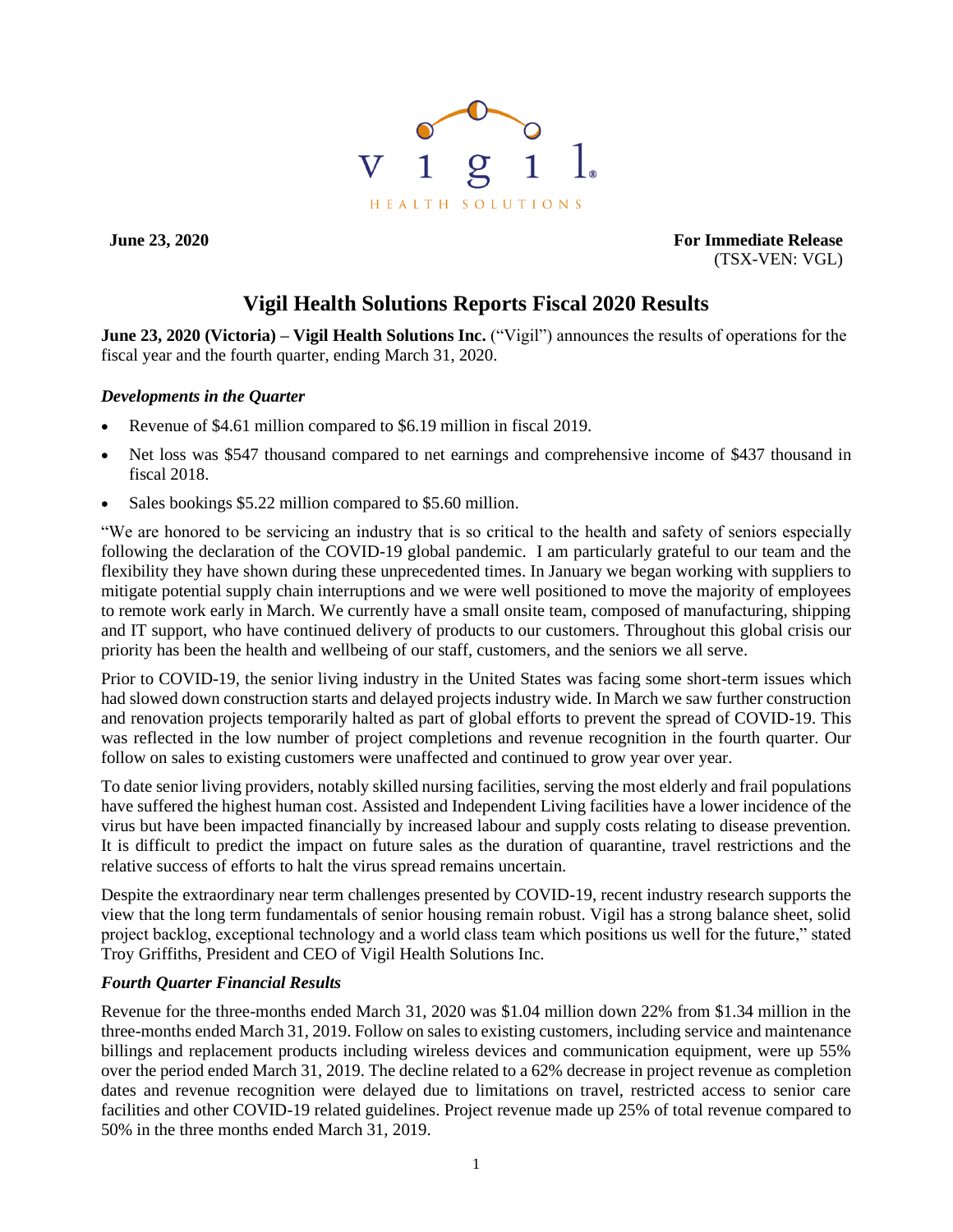Sales bookings for the quarter were \$1.22 million compared to \$1.31 million in the three month period ended March 31, 2019.

At March 31, 2020 Vigil had a backlog of approximately \$3.99 million (including \$1.57 million in deposits and progress billings, recorded as contract liability on the statement of financial position) compared to \$2.87 million (including \$958 thousand in deposits and progress billings, recorded as contract liability on the statement of financial position) at March 31, 2019. At March 31, 2020 there were 35 contracts in backlog with an average value of \$114 thousand compared to 29 contracts in backlog with an average value of \$99 thousand at March 31, 2019.

The gross margin percentage for the three months ended March 31, 2020 was 55% compared to 53% for the three months ended March 31, 2019. Follow on sales are higher margin than project sales due to the labour and travel components and additional complexity of the latter. Therefore, the higher percentage of follow on sales improved margins in the period.

Operating expenditures were \$728 thousand in the three months ended March 31, 2020, compared to \$688 thousand in the three months ended March 31, 2019.

Net loss before income taxes for the three months ended March 31, 2020 was \$89 thousand compared to earnings before income taxes of \$15 thousand in the three months ended March 31, 2019. The decrease reflects the decline in revenue. Net loss and comprehensive loss was \$94 thousand or \$0.005 per share compared to net earnings and comprehensive earnings of \$554 or \$0.000 per share.

## *Fiscal 2020 Financial Results*

Revenue for the year ended March 31, 2020 was \$4.61 million compared to \$6.19 million in the year ended March 31, 2019, a decrease of 26%. Prior to the COVID-19 pandemic and lockdown the decline reflected slower senior housing construction and delays in construction schedules due to external factors including labour shortages. Further delays were seen as lockdowns were introduced across the United States to mitigate the effects of the worldwide pandemic.

Follow on sales to existing customers grew 9%, to \$2.92 million in the year ended March 31, 2020. The majority of these follow on sales, which consist of software maintenance service and one off replacement products including wireless devices and communication equipment, are not impacted by construction delays.

Sales bookings for the year ended March 31, 2020 were \$5.22 million compared to \$5.60 million in the year ended March 31, 2019. Approximately 46% of sales were new projects; the remainder were one off sales or software maintenance contracts. There were 37 project sales bookings made in the year with an average value of \$65 thousand compared to 45 with an average value of \$66 thousand in the year ended March 31, 2019. When a contract is signed we consider it a sales booking however, revenue is not recognized until the performance obligation is met as evidenced by completion of the project and acceptance from the customer.

The gross margin percentage for the year ended March 31, 2020 was 55% compared to 53% for the year ended March 31, 2019.

Operating expenditures for the year ended March 31, 2020 were \$3.14 million compared to \$2.88 million for the year ended March 31, 2019. There were a number of expenses responsible for the increase that are nonrecurring including \$51 thousand in third party fees for a national testing laboratory to certify a new product line that.

Net loss before income taxes for the year ended March 31 was \$547 thousand compared to earnings before income taxes of \$437 thousand for the previous year. The decrease reflects the decline in revenue and increase in operating costs.

Net loss was \$552 thousand or \$0.031 per share compared to net earnings and comprehensive earnings of \$268 thousand or \$0.015 per share.

A summary of our financial performance for the quarter and year ended March 31, 2020 follows below. For further information relating to the financial results of the Company, please refer to the Company's financial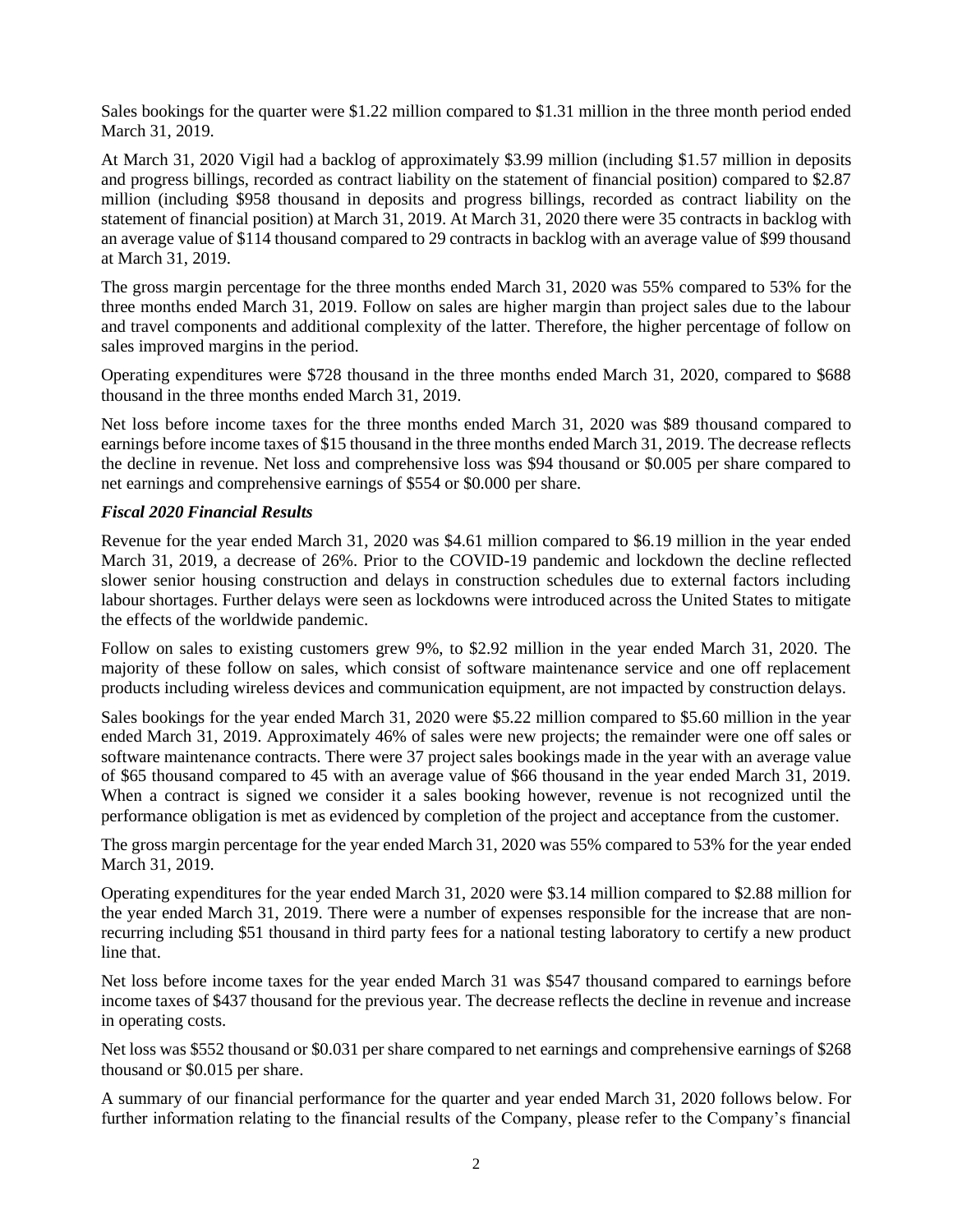statements and MD&A filed on SEDAR at [www.sedar.com.](http://www.sedar.com/) Financial information will be mailed to entitled security holders on June 28, 2019. Or, upon notice to the Company, entitled security holders may request a copy of financials in advance.

# *Summary Financial Information*

|                                             | Three months ended |           |            | Twelve months ended |
|---------------------------------------------|--------------------|-----------|------------|---------------------|
|                                             | March 31.          | March 31, | March 31,  | March 31,           |
|                                             | 2020               | 2019      | 2020       | 2019                |
|                                             |                    |           |            |                     |
| Revenue                                     | \$<br>1,044,310    | 1,338,296 | 4,605,666  | 6,185,316           |
| Cost of sales                               | 465,840            | 622,985   | 2,084,264  | 2,933,740           |
|                                             | 578,470            | 715.311   | 2,521,402  | 3,251,576           |
| Expenses                                    | 727,629            | 688,043   | 3,135,972  | 2,876,367           |
| Earnings before the following items         | (149, 159)         | 27,268    | (614, 570) | 375,209             |
| Other income (expense)                      | 60,520             | (11,906)  | 68,013     | 61,972              |
| Earnings before income taxes                | (88, 639)          | 15,362    | (546, 557) | 437,181             |
| Income tax recovery (expense)               | (5,835)            | (14,808)  | (5,835)    | (169,094)           |
| Net earnings and comprehensive income<br>\$ | (94,474)           | 554       | (552, 392) | 268,087             |

# *Non-IFRS Measure*

For the year ended March 31, 2020, we are disclosing Adjusted EBITDA, a non-IFRS financial measure, as a supplementary indicator of operating performance. We define Adjusted EBITDA as net earnings before, interest, income taxes, amortization excluding amortization of right of use asset for the lease on the Company's head office, stock based compensation and currency gains or losses including derivative foreign exchange differences. We are presenting the non-IFRS financial measure in our filings because we use it internally to make strategic decisions, forecast future results and to evaluate our performance and because we believe that our current and potential investors and analysts use the measure to assess current and future operating results and to make investment decisions. It is a non-IFRS measure, may not be comparable to other companies and it is not intended as a substitute for IFRS measures.

## *Adjusted EBITDA reconciliation*

|                           | Twelve months ended<br>March 31,<br>2020 | Twelve months ended<br>March 31,<br>2019 |
|---------------------------|------------------------------------------|------------------------------------------|
| Net earnings for the year | \$<br>(552, 392)                         | \$<br>268,087                            |
| Add / (deduct)            |                                          |                                          |
| Foreign exchange          | (42, 631)                                | (32, 485)                                |
| Derivative exchange       | 2,149                                    | 290                                      |
| Interest                  | (28, 135)                                | (29, 777)                                |
| Income Tax                | 5,835                                    | 169,094                                  |
| Share based payments      | 104,183                                  | 165,729                                  |
| Amortization              | 48,195                                   | 41,881                                   |
|                           | 89,596                                   | 314,732                                  |
| <b>Adjusted EBITDA</b>    | \$<br>(462,796)                          | \$<br>582,819                            |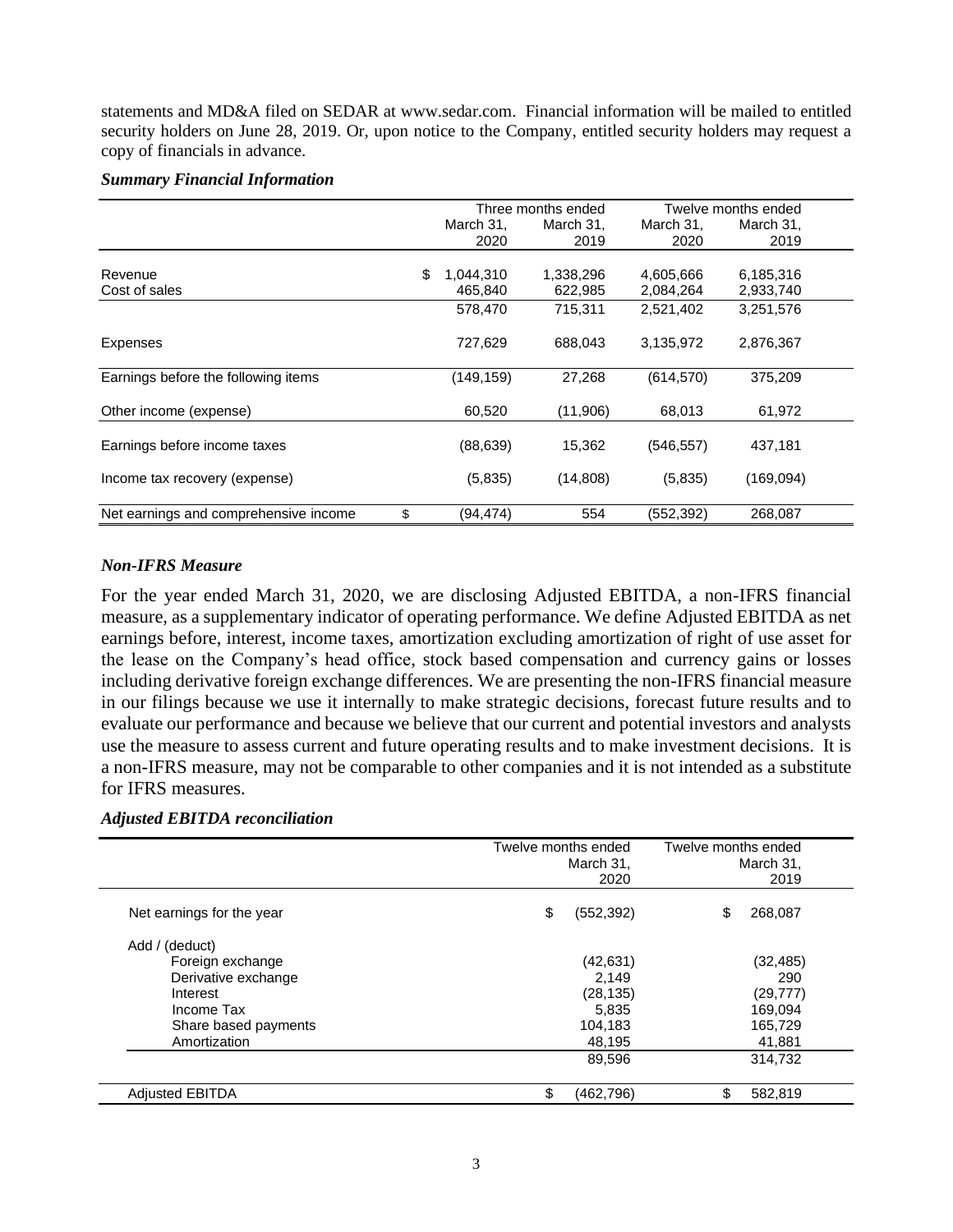# *About Vigil Health Solutions Inc.*

Vigil offers a technology platform combining software and hardware to provide comprehensive solutions to the expanding seniors' housing market. Vigil has established a growing presence in North America and an international reputation for being on the leading edge of systems design and integration. Vigil's objective is to offer solutions for the full continuum of care. Vigil's product range includes the innovative wireless Vitality Care System™ featuring discreet 'mini pendants', a nurse call system, mobile fall, incontinence monitoring, resident check in and the award-winning Vigil Memory Care System.

*Certain statements contained in this news release, that are not based on historical facts, may constitute forward-looking statements or forward-looking information within the meaning of applicable securities laws ("forward-looking statements"). These forward-looking statements are not promises or guarantees of future performance but are only predictions that relate to future events, conditions or circumstances or our future results, performance, achievements or developments and are subject to substantial known and unknown risks, assumptions, uncertainties and other factors that could cause our actual results, performance, achievements or developments in our business or in our industry to differ materially from those expressed, anticipated or implied by such forward-looking statements.*

*Forward-looking statements include all financial guidance, disclosure regarding possible events, conditions, circumstances or results of operations that are based on assumptions about future economic conditions, courses of action and other future events. We caution you not to place undue reliance upon any such forwardlooking statements, which speak only as of the date they are made. These forward-looking statements appear in a number of different places in this presentation and can be identified by words such as "may", "estimates", "projects", "expects", "intends", "believes", "plans", "anticipates", or their negatives or other comparable words. Forward-looking statements include statements regarding the outlook for our future operations, plans and timing for the introduction or enhancement of our services and products, statements concerning strategies or developments, statements about future market conditions, supply conditions, end customer demand conditions, channel inventory and sell through, revenue, gross margin, operating expenses, profits, forecasts of future costs and expenditures, the outcome of legal proceedings, and other expectations, intentions and plans that are not historical fact.*

*The risk factors and uncertainties that may affect our actual results, performance, achievements or developments are many and include, amongst others, our ability to develop our sales force and generate*  revenue, the length of the sales cycle, management of the Company's growth, ability to recruit and retain staff, *fluctuations in demand for current and future products, our ability to develop, manufacture, supply and market*  existing and new products that meet the needs of customers, volatility in the exchange rate, ability to secure *financing, ability to secure product liability insurance, the continuous commitment of our customers, increased competition, changes in regulation and reliance on third party suppliers. These risk factors and others are discussed in the Risks and Uncertainties section of our Management Discussion and Analysis. Many of these factors and uncertainties are beyond the control of the Company. Consequently, all forward-looking statements*  in this news release are qualified by this cautionary statement and there can be no assurance that actual results, performance, achievements or developments anticipated by the Company will be realized.

*We caution readers that the risks described are not the only ones that could impact the Company. We cannot accurately predict the full impact that COVID-19 will have on our business, results of operations, financial condition or the demand for our services, due in part to the uncertainties relating to the ultimate geographic spread of the virus, the severity of the disease, the duration of the outbreak, the steps our customers and suppliers may take in current circumstances, including slowing or halting operations, the duration of travel and quarantine restrictions imposed by governments of affected countries and other steps that may be taken by such governments to respond to the pandemic. Additional risks and uncertainties not currently known to us or*  that are currently deemed to be immaterial may also have a material adverse effect on our business, financial *condition, or results of operations.*

*Forward-looking statements are based on management's current plans, estimates, projections, beliefs and opinions and, except as required by law, the Company does not undertake any obligation to update forwardlooking statements should the assumptions related to these plans, estimates, projections, beliefs and opinions change.*